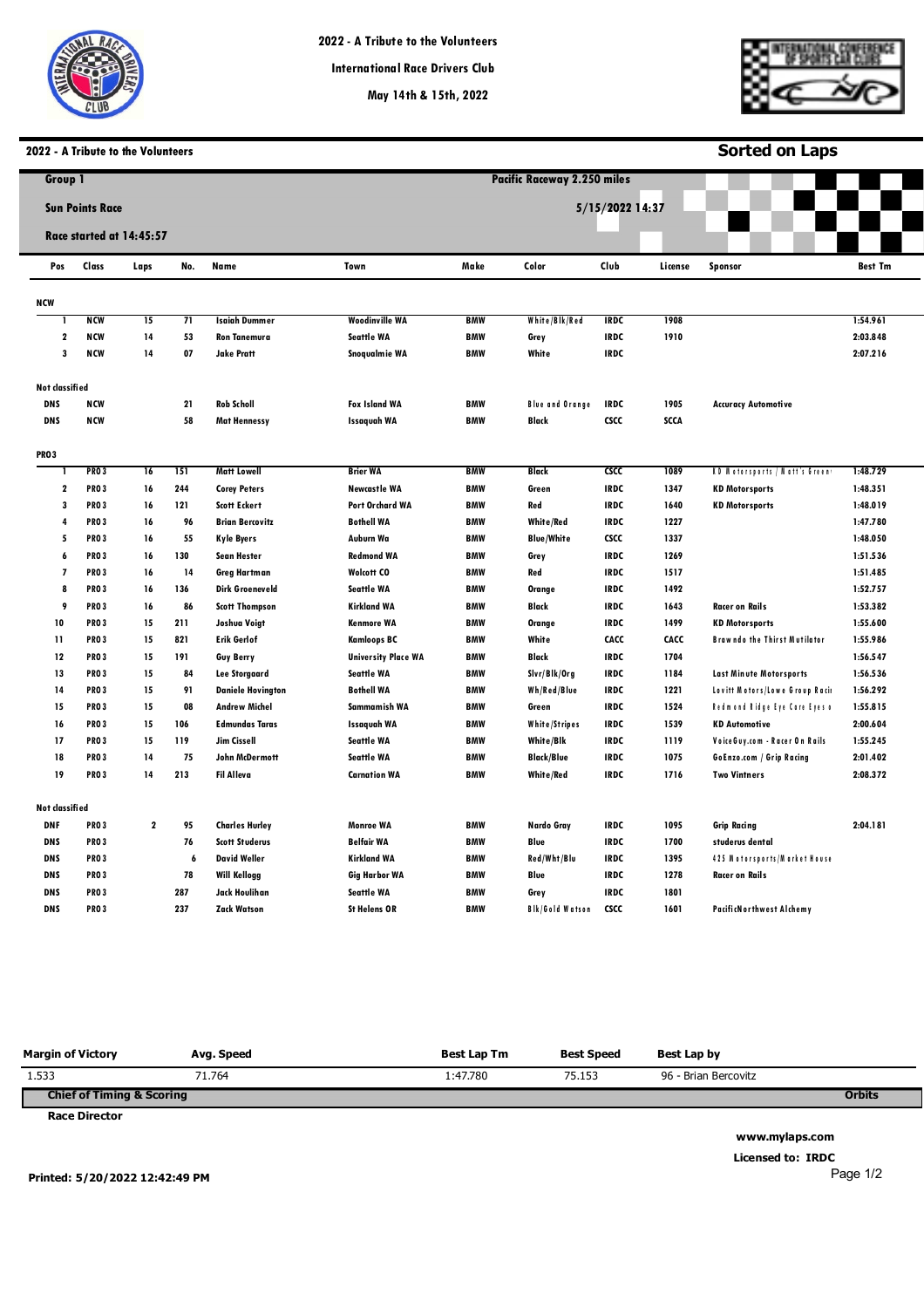



# **2022 - A Tribute to the Volunteers**

|                |                        | 2022 - A Tribute to the Volunteers |     |                       |                       |                                    |              |                 |         | <b>Sorted on Laps</b>        |                |
|----------------|------------------------|------------------------------------|-----|-----------------------|-----------------------|------------------------------------|--------------|-----------------|---------|------------------------------|----------------|
| Group 1        |                        |                                    |     |                       |                       | <b>Pacific Raceway 2.250 miles</b> |              |                 |         |                              |                |
|                | <b>Sun Points Race</b> | Race started at 14:45:57           |     |                       |                       |                                    |              | 5/15/2022 14:37 |         |                              |                |
| Pos            | Class                  | Laps                               | No. | Name                  | Town                  | Make                               | Color        | Club            | License | Sponsor                      | <b>Best Tm</b> |
| SPM            |                        |                                    |     |                       |                       |                                    |              |                 |         |                              |                |
|                | <b>SPM</b>             | 16                                 | 60  | <b>Thad Berger</b>    | <b>Redmond WA</b>     | <b>BMW</b>                         | <b>Black</b> | <b>IRDC</b>     | 1800    |                              | 1:48.227       |
| Not classified |                        |                                    |     |                       |                       |                                    |              |                 |         |                              |                |
| <b>DNF</b>     | <b>SPM</b>             | 6                                  | 65  | <b>Richard Cabe</b>   | <b>Bellevue WA</b>    | <b>BMW</b>                         | White        | <b>BMWCCA</b>   | 1065    | <b>Lowe Group Racing</b>     | 1:50.030       |
| <b>DNS</b>     | <b>SPM</b>             |                                    | 68  | <b>Pete Bristow</b>   | <b>Federal Way WA</b> | <b>BMW</b>                         | Silver       | <b>IRDC</b>     | 1261    | <b>Bristow's Auto Repair</b> |                |
| <b>DNS</b>     | <b>SPM</b>             |                                    | 99  | <b>Matt Dawson</b>    | <b>Woodinville WA</b> | <b>BMW</b>                         | <b>Black</b> | <b>IRDC</b>     | 1616    | <b>Ironmaster-AAF Racing</b> |                |
| <b>DNS</b>     | <b>SPM</b>             |                                    | 147 | <b>Colton Edwards</b> | <b>Seattle WA</b>     | <b>BMW</b>                         | Grey         | <b>BMWCCA</b>   | 1710    |                              |                |
|                |                        |                                    |     |                       |                       |                                    |              |                 |         |                              |                |

| <b>Margin of Victory</b>             | Avg. Speed | Best Lap Tm | <b>Best Speed</b> | Best Lap by          |               |
|--------------------------------------|------------|-------------|-------------------|----------------------|---------------|
| 1.533                                | 71.764     | 1:47.780    | 75.153            | 96 - Brian Bercovitz |               |
| <b>Chief of Timing &amp; Scoring</b> |            |             |                   |                      | <b>Orbits</b> |
| <b>Race Director</b>                 |            |             |                   |                      |               |

**www.mylaps.com Licensed to: IRDC**  Page 2/2

**Printed: 5/20/2022 12:42:49 PM**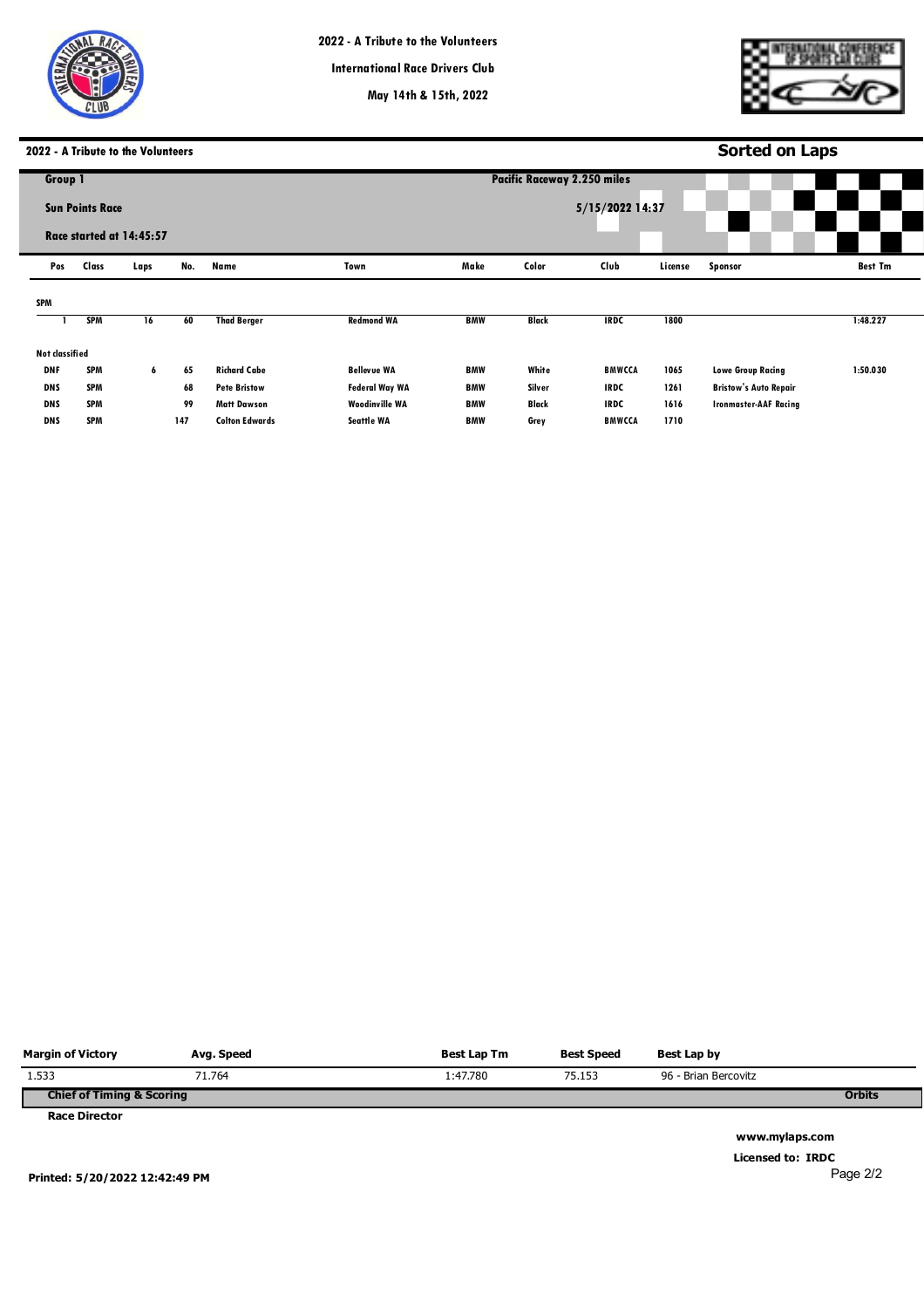

**May 14th & 15th, 2022**

**Pacific Raceways**



# **2022 - A Tribute to the Volunteers**

|           |              |                        | 2022 - A Tribute to the Volunteers |     |                       |                         |                             |                  |                   |         | <b>Sorted on Laps</b>           |                |  |
|-----------|--------------|------------------------|------------------------------------|-----|-----------------------|-------------------------|-----------------------------|------------------|-------------------|---------|---------------------------------|----------------|--|
|           | Group 2      |                        |                                    |     |                       |                         | Pacific Raceway 2.250 miles |                  |                   |         |                                 |                |  |
|           |              | <b>Sun Points Race</b> | Race started at 15:31:44           |     |                       |                         |                             |                  | $5/15/2022$ 15:21 |         |                                 |                |  |
|           | Pos          | Class                  | Laps                               | No. | Name                  | Town                    | Make                        | Color            | Club              | License | Sponsor                         | <b>Best Tm</b> |  |
| <b>CR</b> |              |                        |                                    |     |                       |                         |                             |                  |                   |         |                                 |                |  |
|           |              | CR                     | 10                                 | 139 | <b>Daniel Shrader</b> | <b>Vancouver WA</b>     | <b>VW</b>                   | Wht/Blu          | csc               | 1139    | St. John's Auto Center/Advanta  | 2:04.479       |  |
| SM        |              |                        |                                    |     |                       |                         |                             |                  |                   |         |                                 |                |  |
|           |              | SM                     | 15                                 | 43  | <b>Dave Dunning</b>   | <b>Portland OR</b>      | Mazda                       | <b>Blu/Green</b> | csc               | 1143    | Advantage Collision Center/St J | 1:58.545       |  |
|           | $\mathbf{2}$ | SM                     | 15                                 | 135 | <b>Mike Tripp</b>     | <b>Freeland WA</b>      | Mazda                       | White            | <b>CSCC</b>       | 1135    |                                 | 1:58.860       |  |
|           | 3            | <b>SM</b>              | 13                                 | 29  | Frank DiMiceli        | <b>Renton WA</b>        | Mazda                       | <b>Red/Blue</b>  | <b>IRDC</b>       | 1029    | Pat's Autosport                 | 2:11.310       |  |
|           |              | SM                     | 12                                 | 19  | <b>Brian Anderson</b> | <b>Battle Ground WA</b> | Mazda                       | Red              | <b>CSCC</b>       | 1443    | <b>Maximum Effort Racing</b>    | 1:58.064       |  |

| <b>Margin of Victory</b>             | Avg. Speed | Best Lap Tm | <b>Best Speed</b> | Best Lap by         |               |
|--------------------------------------|------------|-------------|-------------------|---------------------|---------------|
| 5.420                                | 66.734     | 1:58.064    | 68.607            | 19 - Brian Anderson |               |
| <b>Chief of Timing &amp; Scoring</b> |            |             |                   |                     | <b>Orbits</b> |
| <b>Race Director</b>                 |            |             |                   |                     |               |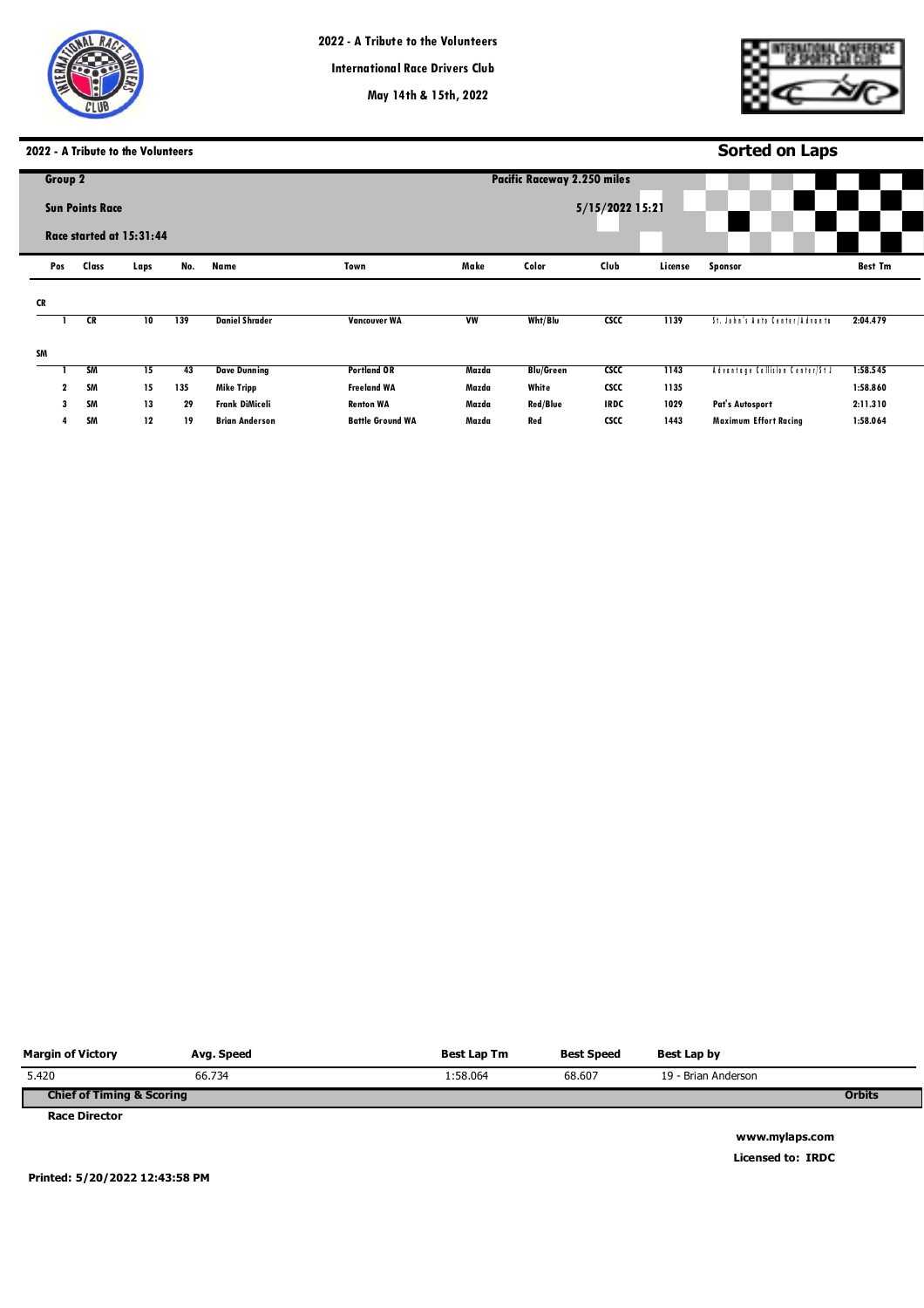

**May 14th & 15th, 2022**

**Pacific Raceways**



**Sorted on Laps**

## **2022 - A Tribute to the Volunteers**

| Group 4        |                        |                          |     |                       |                         | <b>Pacific Raceway 2.250 miles</b> |                  |               |         |                              |                |  |
|----------------|------------------------|--------------------------|-----|-----------------------|-------------------------|------------------------------------|------------------|---------------|---------|------------------------------|----------------|--|
|                | <b>Sun Points Race</b> | Race started at 12:29:43 |     |                       | 5/15/2022 12:25         |                                    |                  |               |         |                              |                |  |
| Pos            | Class                  | Laps                     | No. | Name                  | Town                    | Make                               | Color            | Club          | License | Sponsor                      | <b>Best Tm</b> |  |
| <b>SE46</b>    |                        |                          |     |                       |                         |                                    |                  |               |         |                              |                |  |
|                | <b>SE46</b>            | 14                       | 68  | <b>Pete Bristow</b>   | <b>Federal Way WA</b>   | <b>BMW</b>                         | Silver           | <b>IRDC</b>   | 1261    | <b>Bristow's Auto Repair</b> | 2:05.191       |  |
| 2              | <b>SE46</b>            | 14                       | 73  | <b>Bill Ecker</b>     | Olympia WA              | <b>BMW</b>                         | <b>Blues</b>     | <b>IRDC</b>   | 1364    |                              | 2:04.951       |  |
| 3              | <b>SE46</b>            | 14                       | 147 | <b>Colton Edwards</b> | <b>Seattle WA</b>       | <b>BMW</b>                         | Grey             | <b>BMWCCA</b> | 1710    |                              | 2:05.866       |  |
| 4              | <b>SE46</b>            | 14                       | 99  | <b>Matt Dawson</b>    | <b>Woodinville WA</b>   | <b>BMW</b>                         | Black            | <b>IRDC</b>   | 1616    | <b>Ironmaster-AAF Racing</b> | 2:06.576       |  |
| Not classified |                        |                          |     |                       |                         |                                    |                  |               |         |                              |                |  |
| <b>DNS</b>     | <b>SE46</b>            |                          | 166 | <b>Jack Curtis</b>    | <b>Issaquah WA</b>      | <b>BMW</b>                         | <b>Black</b>     | <b>IRDC</b>   | 1727    |                              |                |  |
| <b>DNS</b>     | <b>SE46</b>            |                          | 44  | J. David Orem         | <b>Mercer Island WA</b> | <b>BMW</b>                         | White, red, blue | <b>IRDC</b>   | 1723    | <b>Racer on Rails</b>        |                |  |
| DQ             | <b>SE46</b>            | 14                       | 60  | <b>Thad Berger</b>    | <b>Redmond WA</b>       | <b>BMW</b>                         | <b>Black</b>     | <b>IRDC</b>   | 1800    |                              | 2:04.692       |  |
| <b>SST</b>     |                        |                          |     |                       |                         |                                    |                  |               |         |                              |                |  |
|                | <b>SST</b>             | 14                       | 39  | <b>Eric Krause</b>    | <b>Woodinville WA</b>   | Porsche                            | Red/Wht          | <b>IRDC</b>   | 1039    | <b>EKR / JK Consulting</b>   | 2:03.223       |  |

## **Announcements**

**0** Car - 60 - DQ'd - By self

**Chief of Timing & Scoring Race Director Orbits Margin of Victory**  28.035 **Avg. Speed**  64.762 **Best Lap Tm**  2:03.223 **Best Speed**  65.734 **Best Lap by**  39 - Eric Krause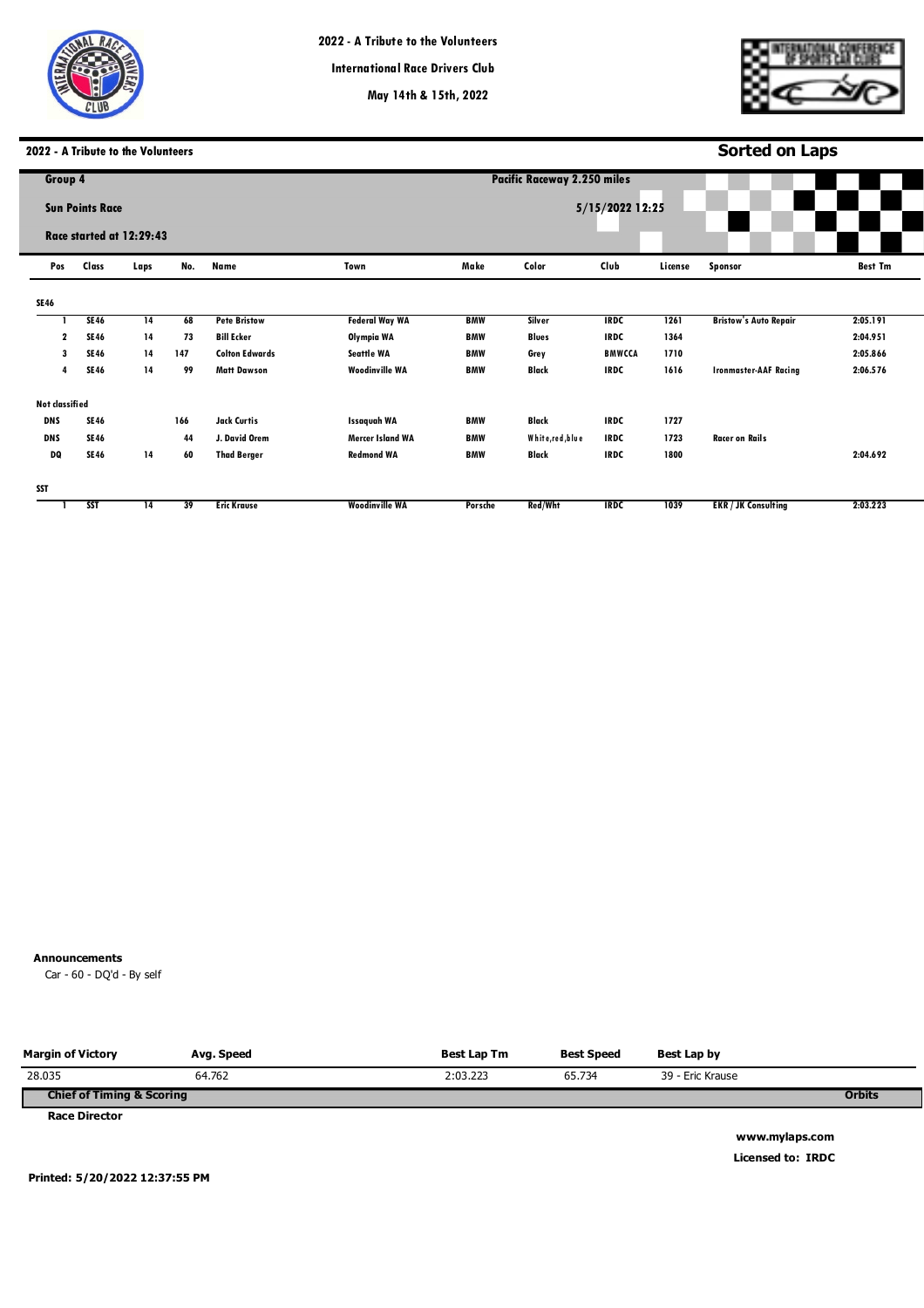



**Sorted on Laps**

# **2022 - A Tribute to the Volunteers**

| Group 5        |                        |                          |     |                        |                            |            | <b>Pacific Raceway 2.250 miles</b> |                 |         |                                     |                |
|----------------|------------------------|--------------------------|-----|------------------------|----------------------------|------------|------------------------------------|-----------------|---------|-------------------------------------|----------------|
|                | <b>Sun Points Race</b> |                          |     |                        |                            |            |                                    | 5/15/2022 13:09 |         |                                     |                |
|                |                        |                          |     |                        |                            |            |                                    |                 |         |                                     |                |
|                |                        | Race started at 13:14:36 |     |                        |                            |            |                                    |                 |         |                                     |                |
| Pos            | Class                  | Laps                     | No. | Name                   | Town                       | Make       | Color                              | Club            | License | Sponsor                             | <b>Best Tm</b> |
| CT4            |                        |                          |     |                        |                            |            |                                    |                 |         |                                     |                |
|                | CT4                    | $\overline{\mathbf{11}}$ | 213 | <b>Fil Alleva</b>      | <b>Carnation WA</b>        | <b>BMW</b> | <b>White/Red</b>                   | <b>IRDC</b>     | 1716    | <b>Two Vintners</b>                 | 2:33.909       |
| $\mathbf{2}$   | CT4                    | 6                        | 821 | <b>Erik Gerlof</b>     | <b>Kamloops BC</b>         | <b>BMW</b> | White                              | CACC            | CACC    | <b>Brawndo the Thirst Mutilator</b> | 2:11.340       |
| Not classified |                        |                          |     |                        |                            |            |                                    |                 |         |                                     |                |
| <b>DNF</b>     | CT4                    | 5                        | 136 | <b>Dirk Groeneveld</b> | <b>Seattle WA</b>          | <b>BMW</b> | Orange                             | <b>IRDC</b>     | 1492    |                                     | 2:16.945       |
| <b>DNF</b>     | CT4                    | $\mathbf{2}$             | 191 | Guy Berry              | <b>University Place WA</b> | <b>BMW</b> | <b>Black</b>                       | <b>IRDC</b>     | 1704    |                                     | 2:34.909       |
| <b>DNS</b>     | CT4                    |                          | 86  | <b>Scott Thompson</b>  | <b>Kirkland WA</b>         | <b>BMW</b> | Black                              | <b>IRDC</b>     | 1643    | <b>Racer on Rails</b>               |                |
| EIP            |                        |                          |     |                        |                            |            |                                    |                 |         |                                     |                |
|                | EIP                    | π                        | 130 | <b>Sean Hester</b>     | <b>Redmond WA</b>          | <b>BMW</b> | Grey                               | <b>IRDC</b>     | 1269    |                                     | 2:09.002       |
| $\mathbf{2}$   | EIP                    | $\mathbf{11}$            | 162 | <b>Adam Achepohl</b>   | <b>Monroe OR</b>           | Porsche    | Grey                               | <b>CSCC</b>     | 1362    | Gemini Concrete Pumping             | 2:22.921       |
| Not classified |                        |                          |     |                        |                            |            |                                    |                 |         |                                     |                |
| <b>DNS</b>     | <b>EIP</b>             |                          | 76  | <b>Scott Studerus</b>  | <b>Belfair WA</b>          | <b>BMW</b> | Blue                               | <b>IRDC</b>     | 1700    | studerus dental                     |                |
| <b>DNS</b>     | <b>EIP</b>             |                          | 78  | <b>Will Kellogg</b>    | <b>Gig Harbor WA</b>       | <b>BMW</b> | Blue                               | <b>IRDC</b>     | 1278    | <b>Racer on Rails</b>               |                |
| <b>ITA</b>     |                        |                          |     |                        |                            |            |                                    |                 |         |                                     |                |
| -1             | <b>ITA</b>             | π                        | 03  | <b>John Morris</b>     | <b>Seattle WA</b>          | Acura      | White                              | <b>IRDC</b>     | 1363    | <b>Team Hayai</b>                   | 2:00.251       |
| $\mathbf{2}$   | <b>ITA</b>             | 11                       | 19  | <b>Brian Anderson</b>  | <b>Battle Ground WA</b>    | Mazda      | Red                                | <b>CSCC</b>     | 1443    | <b>Maximum Effort Racing</b>        | 2:16.139       |
| NCW            |                        |                          |     |                        |                            |            |                                    |                 |         |                                     |                |
|                | <b>NCW</b>             | π                        | 71  | <b>Isaiah Dummer</b>   | <b>Woodinville WA</b>      | <b>BMW</b> | White/Blk/Red                      | <b>IRDC</b>     | 1908    |                                     | 2:10.075       |
| 2              | <b>NCW</b>             | 11                       | 53  | <b>Ron Tanemura</b>    | <b>Seattle WA</b>          | <b>BMW</b> | Grey                               | <b>IRDC</b>     | 1910    |                                     | 2:16.403       |
| 3              | <b>NCW</b>             | 11                       | 32  | Jake McGuire           | covington WA               | Volkswagen | Orange                             | <b>IRDC</b>     | 1917    | <b>Traks Racing</b>                 | 2:21.920       |
| 4              | <b>NCW</b>             | 11                       | 07  | <b>Jake Pratt</b>      | Snoqualmie WA              | <b>BMW</b> | White                              | <b>IRDC</b>     | 1923    |                                     | 2:26.440       |
| 5              | <b>NCW</b>             | 8                        | 21  | <b>Rob Scholl</b>      | <b>Fox Island WA</b>       | <b>BMW</b> | <b>Blue and Orange</b>             | <b>IRDC</b>     | 1905    | <b>Accuracy Automotive</b>          | 2:11.214       |
| Not classified |                        |                          |     |                        |                            |            |                                    |                 |         |                                     |                |
| <b>DNF</b>     | <b>NCW</b>             | 3                        | 14  | Tyler Kolbo            |                            | Porsche    | <b>Brown</b>                       | <b>IRDC</b>     | 1904    |                                     | 2:18.223       |
| <b>DNF</b>     | <b>NCW</b>             |                          | 287 | John Houlihan          | <b>Seattle WA</b>          | <b>BMW</b> | Grey                               | <b>IRDC</b>     | 1912    |                                     |                |

| <b>Margin of Victory</b>             | Avg. Speed | Best Lap Tm | <b>Best Speed</b> | Best Lap by      |               |
|--------------------------------------|------------|-------------|-------------------|------------------|---------------|
| 1.699                                | 41.621     | 2:00.251    | 67.359            | 03 - John Morris |               |
| <b>Chief of Timing &amp; Scoring</b> |            |             |                   |                  | <b>Orbits</b> |
| <b>Race Director</b>                 |            |             |                   |                  |               |